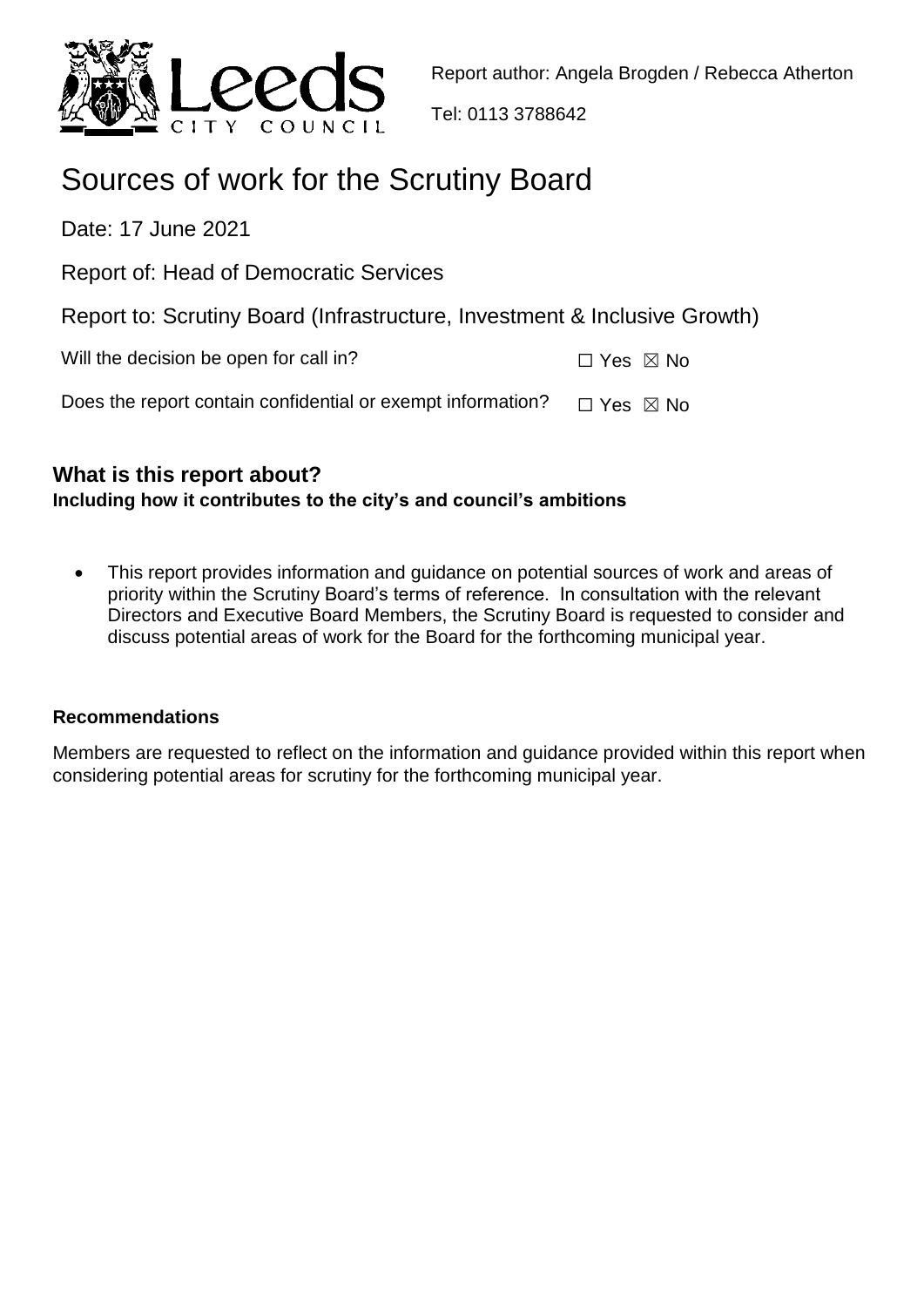## **Why is the proposal being put forward?**

- 1. Scrutiny Boards are responsible for ensuring that their work programme reflects issues where the Board is able to add strategic value, challenge service performance and respond to issues of significant public interest. Scrutiny is also a valuable sounding board for member consultation on new policy initiatives and as such pre-decision scrutiny continues to be encouraged.
- 2. To assist the Scrutiny Board in effectively managing its workload for the forthcoming municipal year, this report provides information and guidance on potential sources of work and areas of priority within the Board's terms of reference.

#### Key sources of information

- $\triangleright$  Best Council Plan
- 3. The Best Council Plan is a significant source of information in terms of highlighting the Council's key areas of priority over the coming months and years.
- 4. An updated Best Council Plan 2020-2025 was launched in September 2020, placing emphasis on the role of the Council's priorities in establishing a 'new normal' for life in Leeds after COVID-19. This is attached as Appendix 1 for Members information.
	- Performance Data
- 5. Performance monitoring remains a key element of the Scrutiny Boards' work and is also a valuable source of information to help identify potential areas that may warrant further scrutiny. The most recent performance data is therefore included as a separate agenda item for today's meeting. This provides the Board with a summary of performance against the strategic priorities that are relevant to the Board's remit.
	- $\triangleright$  Financial Information
- 6. All Scrutiny Boards are consulted annually on the Council's initial budget proposals in accordance with the Council's Budget and Policy Framework. This is undertaken in conjunction with a review of the in-year financial health of the authority.
- 7. The 2021/22 budget proposals were agreed by Full Council in February 2021. The Scrutiny Board may wish to consider progress against the delivery of these. With this in mind, an exert from the 2021/22 Revenue and Council Tax report, as agreed at the Full Council meeting in February 2021, is included at Appendix 3. This summarises the areas of the budget where a proportion of the directorate delegations relate to the remit of the Infrastructure, Investment & Inclusive Growth Scrutiny Board.
- 8. Maintaining an overview of the Council's financial health is also a key element of the Scrutiny Board's work and therefore the Board may wish to receive further financial health updates during the municipal year.

## Other sources of Scrutiny work

9. Other common sources of work include requests for scrutiny, Call In requests and other corporate referrals. The Board is also required to be formally consulted during the development of key policies which form part of the council's Budget and Policy Framework.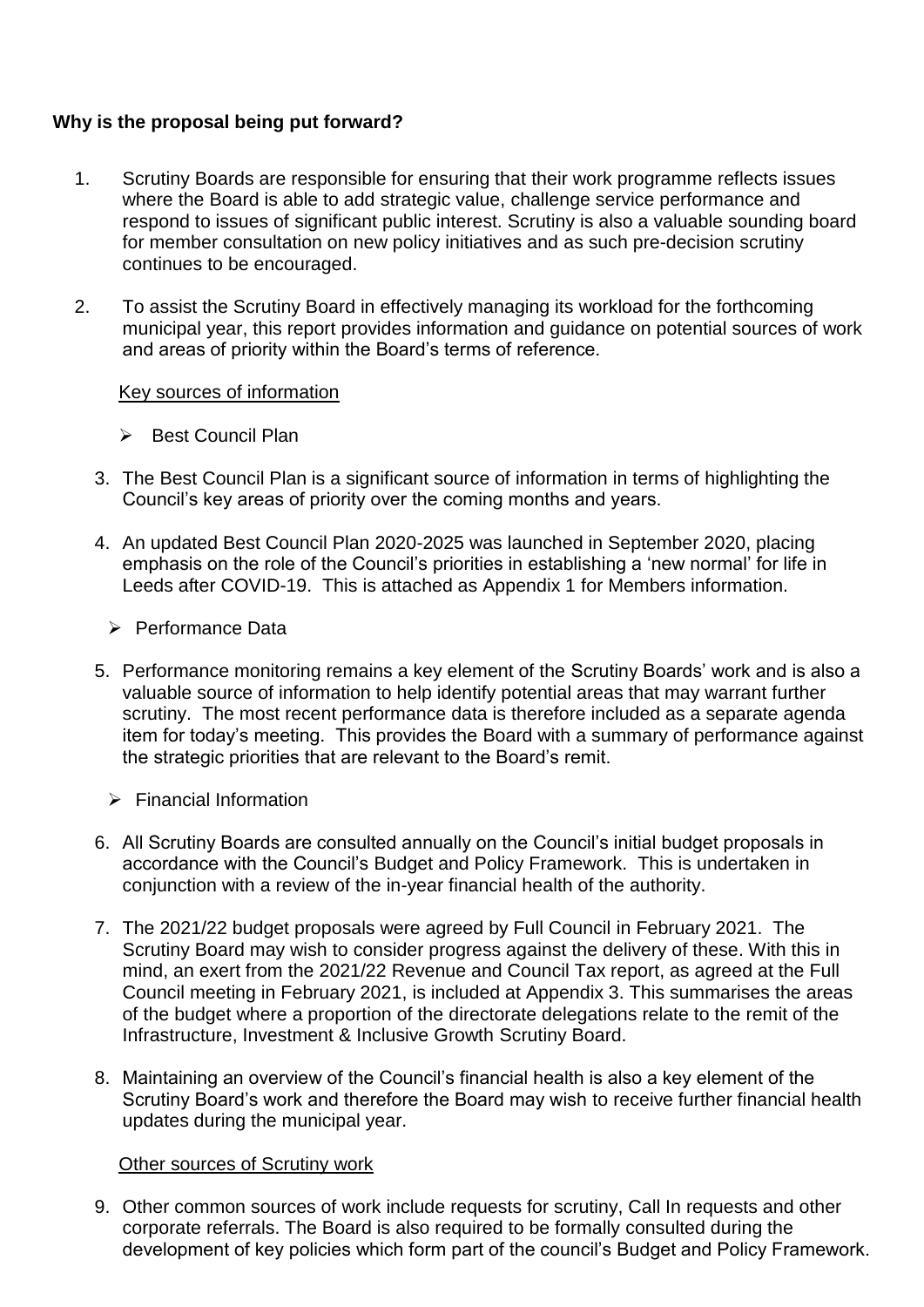#### Methods of working

- 10.Each Scrutiny Board has planned to hold eight formal or 'consultative'<sup>1</sup> meetings throughout this municipal year.
- 11.Whilst the decision to hold any additional meetings is left to the discretion of each Board, historically Scrutiny Boards have also adopted other methods of evidence gathering outside of the public meeting setting, such as site visits and working group meetings.
- 12.Working groups comprise of Members of a particular Scrutiny Board who may be appointed to carry out specific tasks on behalf of the Board. Suitable tasks for a working group may involve Members meeting on their own (for example for the purposes of developing reports and recommendations in connection with an ongoing Inquiry or terms of reference for a future Inquiry). Alternatively, they may entail activities which cannot realistically be undertaken within the confines of a formally convened Scrutiny Board meeting.
- 13.In all cases, the primary purpose of a working group is to obtain and/or develop information and to report back to a formally convened meeting of the Scrutiny Board. A working group cannot discharge the primary purpose of a Scrutiny Board i.e. it cannot undertake Inquiries independently from its parent Scrutiny Board, conduct Inquiries, issue reports/recommendations (other than to its parent Scrutiny Board) or in any way present itself to a third party as representing the views of the parent Scrutiny Board.
- 14.However, as set out within the Vision for Scrutiny, the Board must also remain mindful of the resource implications associated with the use of site visits and working group meetings when determining its work programme.

#### **What impact will this proposal have?**

 $\overline{a}$ 

| Wards affected:                   |       |           |
|-----------------------------------|-------|-----------|
| Have ward members been consulted? | ∃ Yes | $\Box$ No |

15.The information and guidance presented within this report focuses on potential sources of work and areas of priority within the Scrutiny Board's terms of reference. This aims to assist Members when considering potential areas of scrutiny work for the forthcoming municipal year.

#### **What consultation and engagement has taken place?**

- 16.In order to enable Scrutiny to focus on strategic priorities, it is recognised that each Scrutiny Board needs to establish an early dialogue with the Directors and Executive Board Members holding the relevant portfolios. The Vision for Scrutiny also states that Scrutiny Boards should seek the advice of the Scrutiny officer, the relevant Director and Executive Member about available resources prior to agreeing items of work.
- 17.The relevant Directors and Executive Board Members have therefore been invited to today's meeting to share their views and contribute to the Board's discussion.

 $1$  Consultative meetings are held remotely and webcasted live to enable public access. However, they are not a public meeting held in accordance with the Local Government Act 1972.